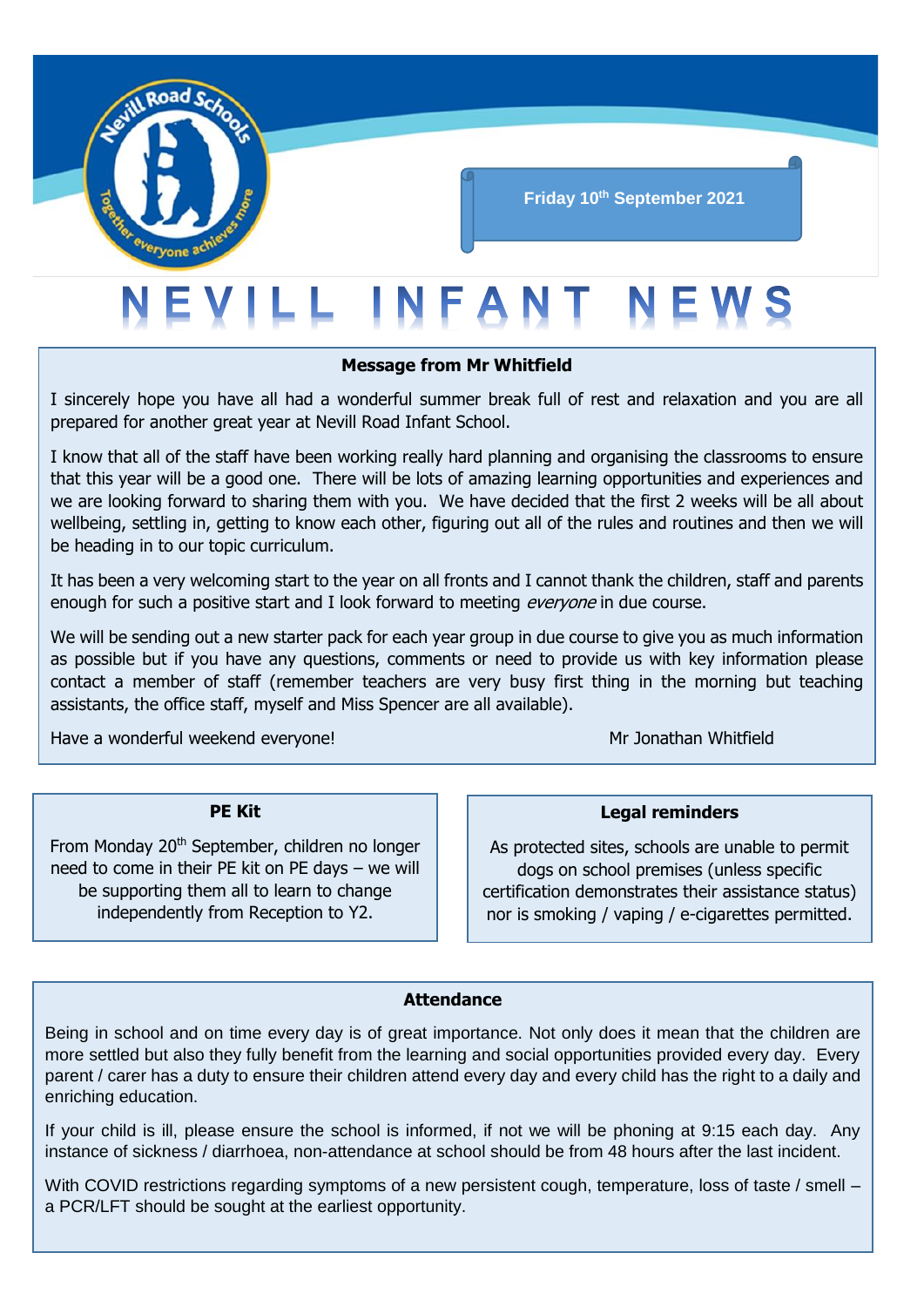

#### **Twitter**

To help us share more of the great learning and experiences the children have throughout the day we have decided to use Twitter to capture these moments. Please do follow us **@NRInfant** and remember to re-tweet to share our wondrous things!!



Diary Dates:

5<sup>th</sup> October – World Teachers Day

7 th Oct – National Poetry Day

 $10<sup>th</sup>$  Oct – World Mental Health Day

WB  $18<sup>th</sup>$  Oct – Parent Meetings

 $22<sup>nd</sup>$  Oct – Break for Half Term

## **Parking & Traffic**

Please be mindful of the parking and traffic situation outside the school gates and in the surrounding area. The health and safety of the children and adults is of great importance  $-$  so please park responsibly, ensure we all have good road sense and if possible, enjoy the walk to school.

#### **Birthdays**

Everyone loves a birthday and sharing a treat or a piece of cake. If you send cakes etc. in to school for your child's birthday please remember we are a Nut / Nut product free school, individual packaging where possible and should be passed to teachers / teaching assistants. Children will be trained to give their treat to parent/carer before eating it at the end of the day.

**Friday 10th September 2021**

#### **Newsletter**

Each week we will be sending out a newsletter which will help us to keep you informed of things happening at school, keep you notified of key dates, share positivity, deliver some key reminders/messages and generally celebrate and keep you with us. This will be sent out each Friday so stay on the lookout!

#### **Please Help us!!**

Parents are carers are amazing (we all know this) and you have many skills. If you would like to volunteer at school please speak with a member of staff – you will need a DBS clearance to start and have an induction with Mr Whitfield or Miss Spencer. Help with reading, in class activities, trips, painting, outdoor activities etc. would be really appreciated.

We would also love to tidy up our allotment and environment areas so if you fancy that too, please get in touch.

# **Free School Meals**

As a school we receive additional funding to enhance the education of our children if you qualify for 1 of the following …

**Income Support / Income-based Jobseekers Allowance / Income-related Employment and Support Allowance / Universal Credit / Support under Part VI of the Immigration and Asylum Act 1999 / Guaranteed element of State Pension Credit / Child Tax Credit** 

This means we would receive £1300 for your child to assist in providing additional experiences, resources and educational enhancement!! If you are unsure or want to find out more please speak with Miss Spencer or Mrs Agnew in the office.